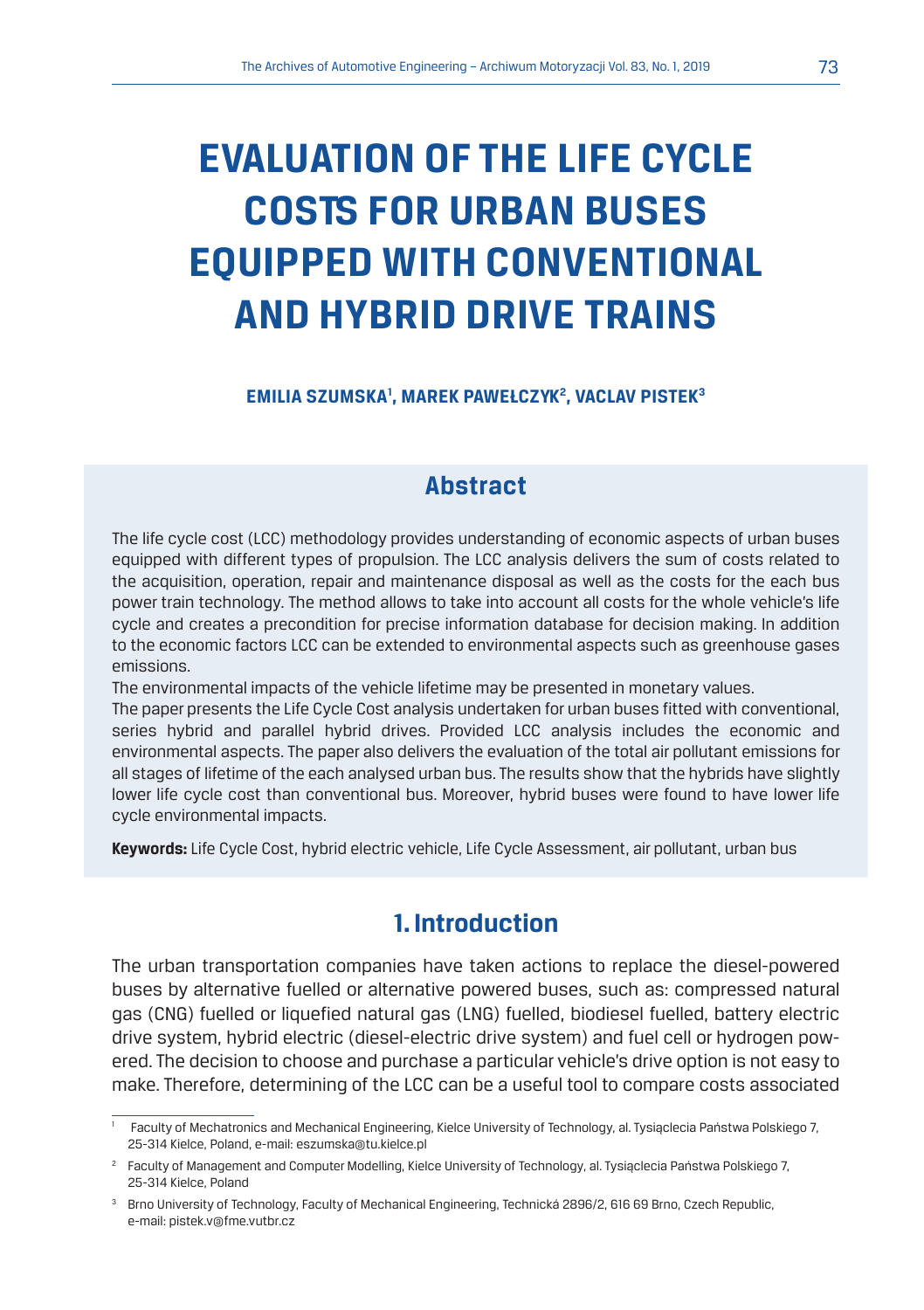with the production and operation of vehicles equipped with different types of propulsion systems. The LCC – Life Cycle Cost method allows to estimate costs ranging from the phase of vehicle production through every day use and operation to disposal phase as waste. The life cycle cost estimation includes a detailed economic analysis, including investment costs (i.e. purchase, registration, additional necessary infrastructure), costs of use (fuel, electrical energy, repairs and maintenance costs, insurance) as well as decommissioning costs (recycling) [20].

Level of LCC is strictly associated with fuel price, duty cycle, driving conditions (e.g. operation in city centre, suburbs, or on highways) as well as annual mileage. Some studies [10, 11] have been performed for the evaluation of Life Cycle Cost for electric buses in urban conditions.

The LCC value is also relates to a vehicle type. Alternative powered vehicles require the specific type of materials, components and manufacturing process. Many works have been devoted to analyse the life cycle cost of city buses with various types of propulsion systems. The paper [18] shows the LCC calculated for 21 different urban bus technologies. Presented results demonstrate the highest LCC level for hybrid buses. In works [1, 4] LCCs of buses equipped with hydrogen cells, conventional, hybrid and electric drives were compared. These analyses show that the hydrogen cells bus can be characterized by the highest lifecycle cost among the analysed vehicles. The reason is the expensive hydrogen fuelling infrastructure.

In reports [17, 23] the life cycle cost method was used to provide an overview of the current state of the fleet in public transport companies. The presented analysis summarized the costs and potential greenhouse gas reductions, and delivered the benefits of investment in alternative fuelled drive systems. In order to assess the vehicle's life cycle the ecological aspect only, the LCA method can be used. The Life Cycle Assessment (LCA) is focused on the estimation and assessment of environmental consequences that individual stages of the vehicle life cycle exert, including the consumption of raw materials, energy or emission of harmful gases and substances, beginning from the vehicle production phase, through the production of materials and assembly phase, the vehicle usage, with the necessity of production of fuel or electrical energy and the level of fuel consumption until the end of the life cycle including the costs of recycling and utilization. It should be noted that the economic criteria are not taken into account in the LCA method [8].

Many works have been devoted to the Life Cycle Assessment for city buses with various types of propulsion systems. Studies [3, 14, 24] present comparison analysis of greenhouse gases emission of conventional and alternative powered urban buses. Paper [9] provides LCA analysis of urban buses equipped with a classic internal combustion engine and alternative powered drives. The authors examined the impacts of type of the vehicle's drive system on the emission of the greenhouse gases for the manufacture, use, maintenance and infrastructure phases of diesel and battery electric buses.

The LCA method can be used to assess the environmental impact of specific vehicle's component life cycle. For example, the paper [12] presents the analysis of greenhouse gas emissions of every stage of lithium-ion batteries life-cycle. Studies [26, 27] present the estimation of the environmental impacts of recycling during the end of vehicle life.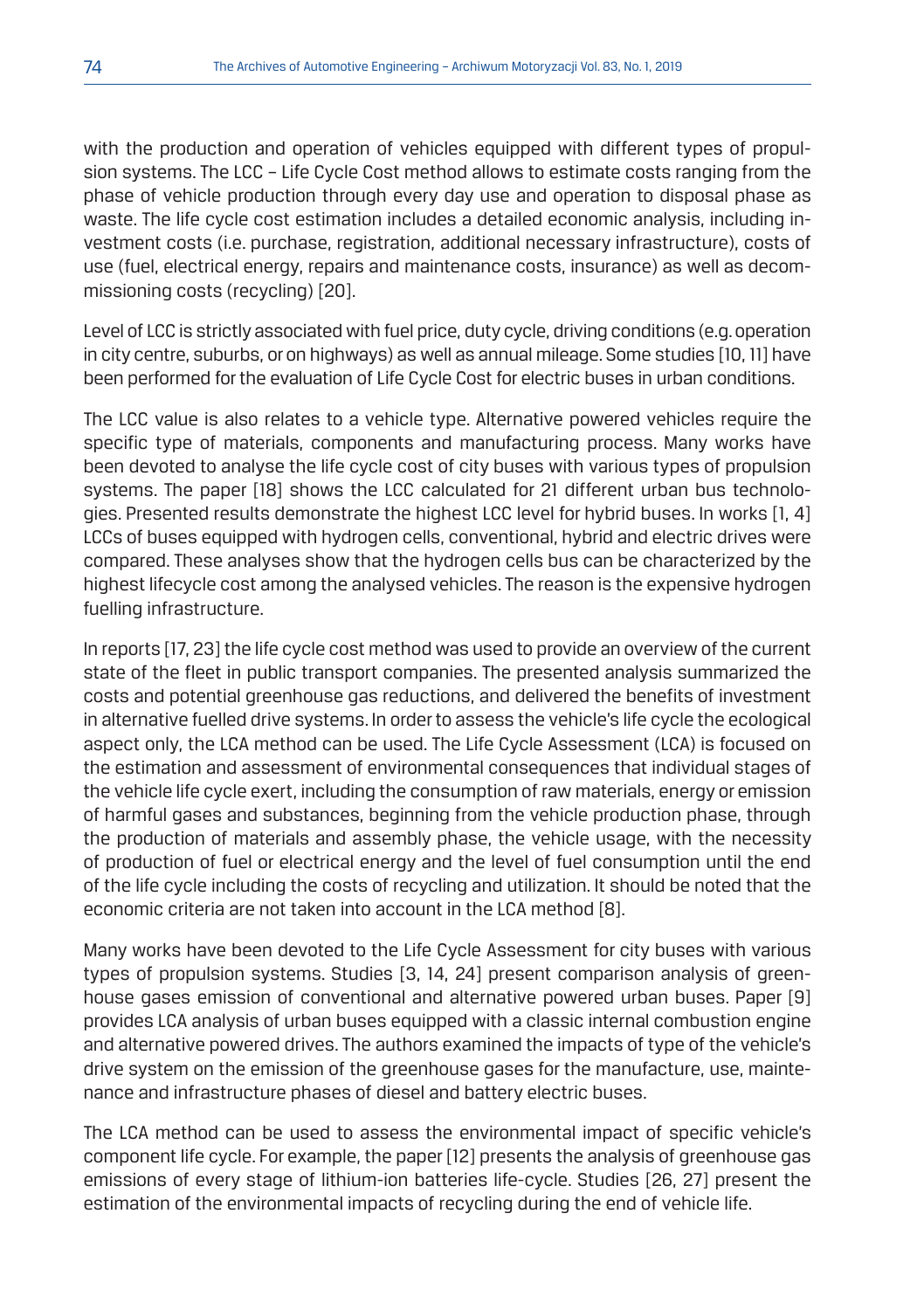To assess the economic and environmental aspects of the life cycle at each stage of the vehicle life, the EIO-LCA (Economic Input-Output Life Cycle Assessment) method can be used. This method estimates economic factors related to the vehicle's production and use of the vehicle. Impact on the natural environment, manifesting in the emission of related harmful substances during the phase of production and distribution of fuels, production of car parts and subassemblies, assembly of parts and subassemblies, operation and use of the vehicle and withdrawal out of exploitation, were expressed in monetary units and presented in the form of costs [20]. Examples of the application of the EIO-LCA method for the analysis of the life cycle costs of urban buses equipped with classic and alternative drives can be found, among others, in the works [19, 25].

The analysis of the vehicle life cycle can be carried out for specific road and geographic conditions. Study [28] presents the life cycle cost estimated for urban buses equipped with conventional and alternative drives operating on selected routes in Pittsburgh (USA). Presented results show that electric buses fitted with rapid charging system indicate the five time lower emission cost than conventional bus. Paper [9] provides the evaluation of life cycle cost for conventional bus and electric buses equipped with different energy storage technology: NMC – lithium nickel-cobalt-manganese, LFP – lithium-iron phosphate, LTO – lithium-titanate. Regardless the type of battery pack, electric bus displayed higher life cycle cost than conventional bus.

To estimate the tailpipe emission the vehicles simulation programs can be used. Studies [6, 16, 22, 29] provide the life cycle cost analysis involving both economic and environmental aspects of conventional and alternative powered buses. The emission was obtained through the simulation programs for the driving cycles developed using the real-world condition data.

To evaluate alternative powered bus and fuel technologies, a variety of interactive modelling tools were developed to facilitate such assessments. Many of them have been developed to examine the total life cycle cost, which includes both the economic and environmental aspects of alternative fuel and advanced vehicles. The most popular tools are AFLEET (Alternative Fuel Life-Cycle Environmental and Economic in Transportation) and EIO-LCA (Economic Input Output Life Cycle Assessment).

The AFLEET estimates the petroleum use, greenhouse gas emissions, air pollutant emissions, and cost of ownership of light-duty and heavy-duty vehicles. The tool provides a model dedicated for calculating on the basis of the input values (e.g. vehicle type, vehicle fuel type, purchase price, annual mileage, lifetime, fuel economy) the annual operating costs as well as average annual petroleum consumption, greenhouse gas emissions, and air pollutant emissions. In the study [5] the AFLEET program was used to compare the lifecycle social costs of air pollution and climate change for some vehicles equipped with the alternative drive trains.

The EIO-LCA tool has mathematically defined procedure using economic and environmental data to estimate the effect of changing output of a vehicle's life. The tool provides the analysis of environmental impact from mining, extraction, and processing the metal ores, making electronic parts, forming windows and many other processes that are needed for parts to build the complete vehicle. In the study [7] the EIO-LCA tool was used to analyse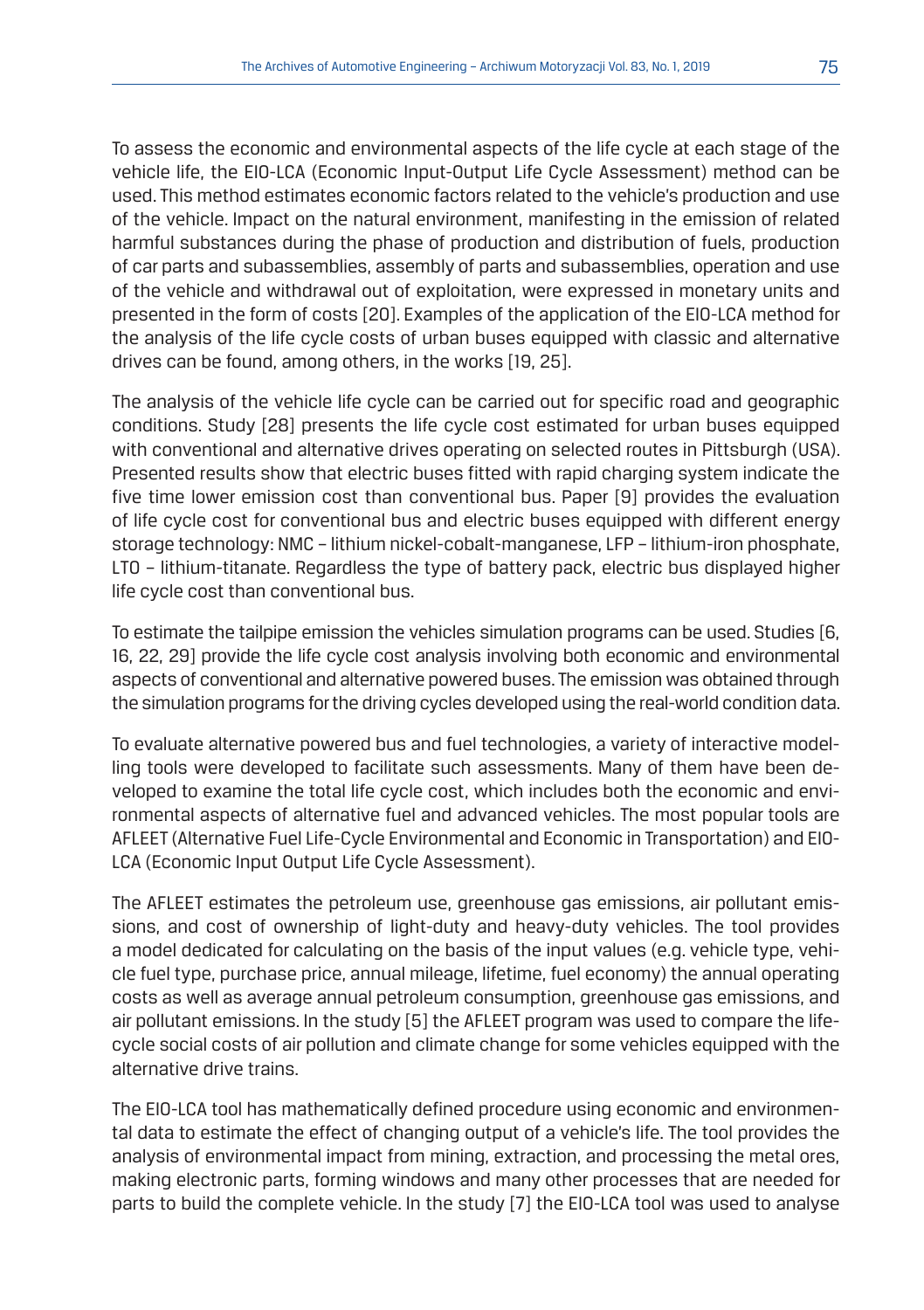the life cycle cost of diesel-powered urban bus and five types of alternative fuel-powered urban buses.

There are also some programs dedicated only for estimation of the vehicle's life environmental impacts. These programs contain extensive databases with values enabling estimation of energy demand, raw materials consumption and greenhouse gas emissions during production of diesel oil, gasoline and alternative fuels, as well as during production of parts and subassemblies, in the assembly stage and in the operation and use phase of vehicles with various types of systems drive. The most popular of them are: GREET (Greenhouse gases, Regulated Emissions, and Energy use in Transportation), MOVES (Motor Vehicles Emissions Simulator), and GaBi Software.

The GREET provides a comprehensive life cycle analyses to compare the energy use and emissions for conventional and advanced vehicles. The tool evaluates environmental impacts of advanced and new transportation fuels the fuel cycle from well to wheel and the vehicle cycle through material recovery to vehicle disposal. The paper [15] presents the life cycle assessment for bio-ethanol powered vehicles. The study performed a comprehensive life cycle analysis according to two modes Well-to-Pump and Pump-to-Vehicle simulated using GREET tool.

The MOVES estimates the pump-to-wheel greenhouse gas emissions and total energy consumption for light and heavy duty vehicles under a wide range of user-defined conditions. The tool estimates the emissions and fuel consumption based on vehicle's operation activities and the corresponding engine operating modes. Unfortunately, the MOVES does not provide the assessment of emissions for vehicles equipped with hybrid or electric drive systems. In the study [30] the MOVES tool project level sensitivity tests on running emissions were conducted thru the analysis of vehicle specific power, scaled tractive power, and emission rates versus speed curves.

The GaBi Software provides the comprehensive environmental impacts analysis associated with all stages of the vehicle's life from the phase of the raw material extraction through materials processing, manufacture, distribution, operation, repair and maintenance, and disposal or recycling. In the paper [13] GaBi software was used to evaluate the life cycle assessment of a car body parts consisting of steel and aluminium die cast in a process chain.

The aim of this paper was to evaluate the costs and environmental impacts analysis of conventional and alternative powered city buses. In the study the Life Cycle Cost method was used to provide comparison of conventional and hybrids urban buses. Presented analysis includes economic aspects, such as purchase cost, costs of repairs and maintenance, costs of fuel, costs of hybrid buses battery pack replacement and environmental aspects estimation for the life cycle assessment (LCA). The fuel economy values was estimated based on simulation under driving cycle developed for Kielce (Poland).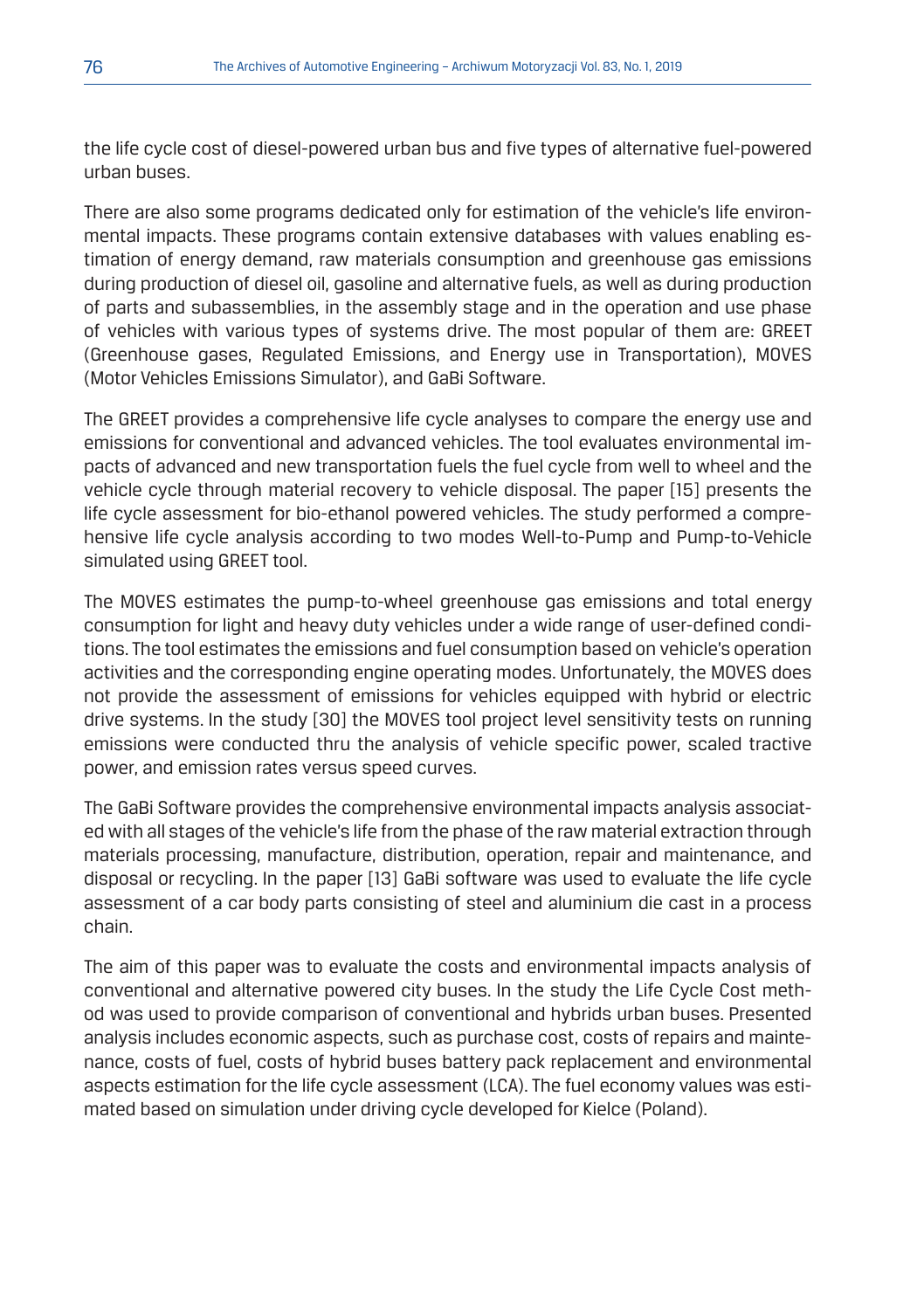#### **2. Assumptions for the LCC analysis**

The life-cycle cost analysis (LCC) was carried out for city buses with three types of drive systems: parallel hybrid, series hybrid and conventional. The LCC includes: purchase cost, costs of repairs and maintenance, costs of fuel, costs of hybrid buses battery pack replacement and costs of emissions. In order to estimate the costs associated with the emission of harmful substances, an environmental estimation of the life cycle assessment (LCA) was conducted. The GREET program was used for this purpose.

According to the Plan on Urban Mobility for City Kielce [31] average annual millage amounts 60 000 km. It has been assumed that the service life of the analysed vehicles is 15 years. Average values of fuel consumption has been taken from the study [21]. The fuel efficiency values, taken into accounts in this paper were obtained from simulation of urban buses powered by conventional diesel engine, parallel and series hybrid electric drive under the driving cycles developed for city Kielce (Poland). The calculations were conducted with assumption that the fuel cost is 4.5 PLN /  $dm^3$  (cost of diesel on the day of the analysis) [34]. The data chosen for the LCC estimation are presented in Table 1. The costs have been calculated in PLN (1 PLN = 1 Polish zloty =  $0.23$  EUR =  $0.27$  USD).

|                                                            | <b>Conventional bus</b> | <b>Series hybrid</b><br>bus (SHEV) | <b>Parallel hybrid</b><br>bus (PHEV) |
|------------------------------------------------------------|-------------------------|------------------------------------|--------------------------------------|
| Average fuel consumption<br>[dm <sup>3</sup> /100 km] [21] | 60.3                    | 49.7                               | 52,0                                 |
| Cost of purchase [PLN] [32]                                | 850000                  | 1400000                            | 1400000                              |
| The cost of repairs and maintenance<br>$[PLN/year]$ [32]   | 68 000                  | 77000                              | 77000                                |
| The battery cost [PLN]                                     |                         | 15 120                             | 2520                                 |
| The battery capacity [kWh]                                 | ۰                       | 10.8                               | 1,8                                  |
| 1 kWh cost [PLN] [35]                                      |                         | 700                                | 700                                  |
| Number of the battery exchanges<br>during operation period |                         | 2                                  | 2                                    |

#### Tab. 1. Assumptions made for the analysis of the life cycle of city buses

The urban transportation companies negotiate bus purchase prices directly with producers or select the supplier by public tender. The purchase price mostly depend on equipment of the bus and quantities of purchased or ordered vehicles. The cost of city buses purchasing includes prices of production components and subassemblies costs as well as assembly costs. The processes of mining, production of materials and vehicle components require high energy expenditure and are a source of emission of harmful substances. Electric and hybrid buses require additional components of electric drive, including a set of batteries, which significantly affects the production costs. The estimates of purchase costs of conventional and hybrid buses have been taken from report [32].

The energy storage devices have a shorter operation period than the bus's operating time. It was assumed that the battery pack should be replaced every 6 years, therefore during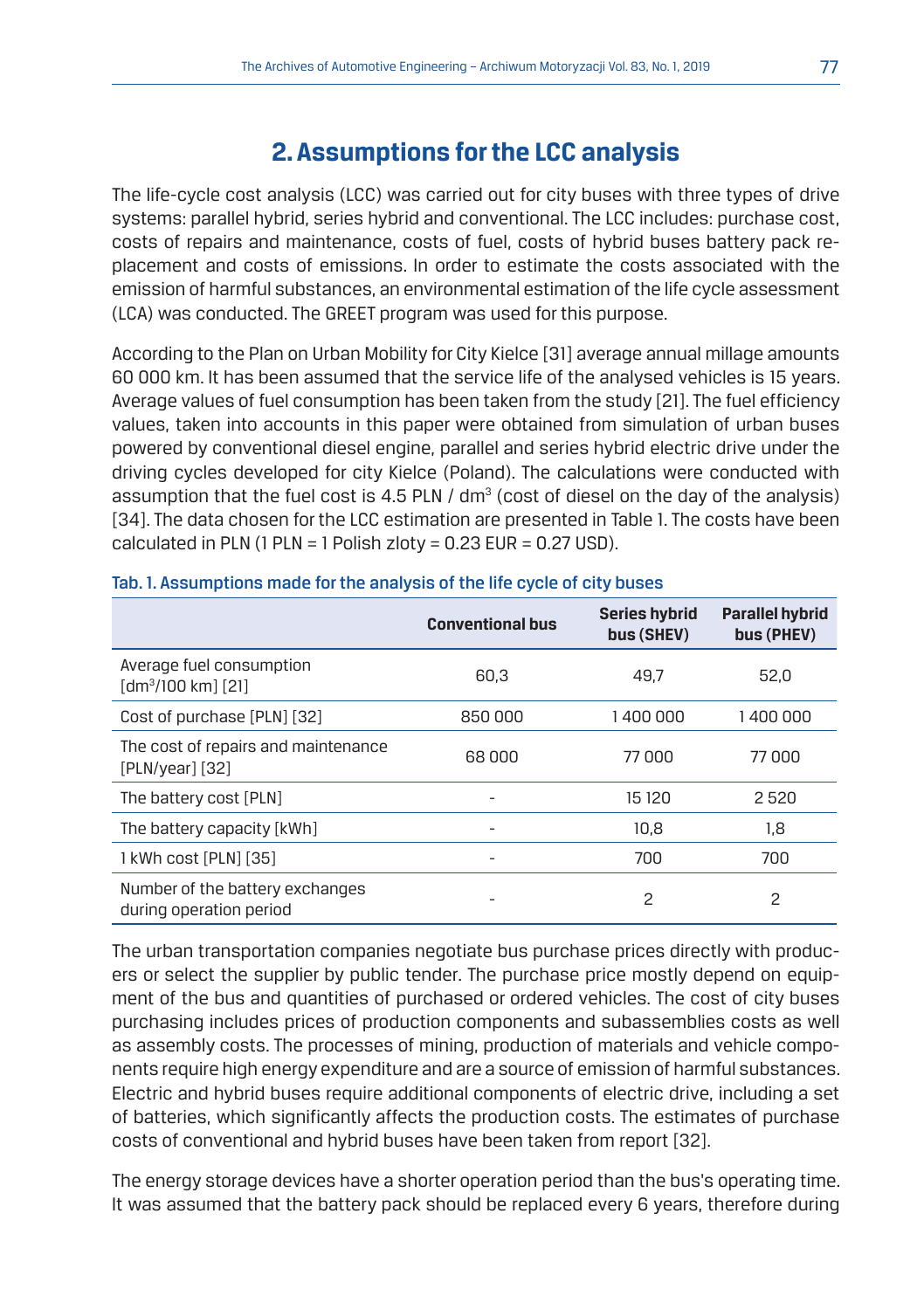the bus operation it will be necessary to replace the energy storage device twice. The prices of the lithium-ion battery packs have been still decreasing for the latest years. It has been assumed that the cost of lithium-ion battery is 700 PLN per kilowatt-hour [35]. In this calculation the additional cost of the pack enclosure, module housings, wiring, circuitry, and plumbing has been not included in the cost of battery replacement.

Repair and maintenance costs include also costs of insurance and periodic inspections, costs of tires and operating fluids replacements as well as costs of required repairs and removal of defects. The level of repair and maintenance cost of conventional and hybrid urban bus has been sourced from report [32].

Evaluation of the environmental Life Cycle Assessment (LCA) was carried out using the GREET program (Greenhouse gases, Regulated Emissions, and Energy use in Transportation Model), developed by the Argonne National Laboratory (ANL) as part of a project run by the US Department of Energy. The GREET program enables estimating the impact of individual phases of the life cycle of vehicles equipped with conventional and alternative propulsion systems on the natural environment. The program uses data provided by the EPA (Environmental Protection Agency) -US agency dealing with the protection of human health and the environmental studies [33]. GREET provides the opportunity to estimate energy consumption and emissions of harmful compounds caused by the production and distribution of fuel and by all phases of the vehicle's life cycle. The program scheme is presented in Fig. 1.



In the GREET program, production and distribution of fuel is called "the fuel cycle". The following stages have been identified: raw material extraction, raw material transport, refining and purification, distribution and fuel consumption during vehicle operation. GREET also includes "the vehicle cycle" model, containing: sourcing of raw materials, production and processing of raw materials, production of components, assembly of the vehicle, operation of the vehicle and decommissioning. The parameters of 80 vehicles of various classes: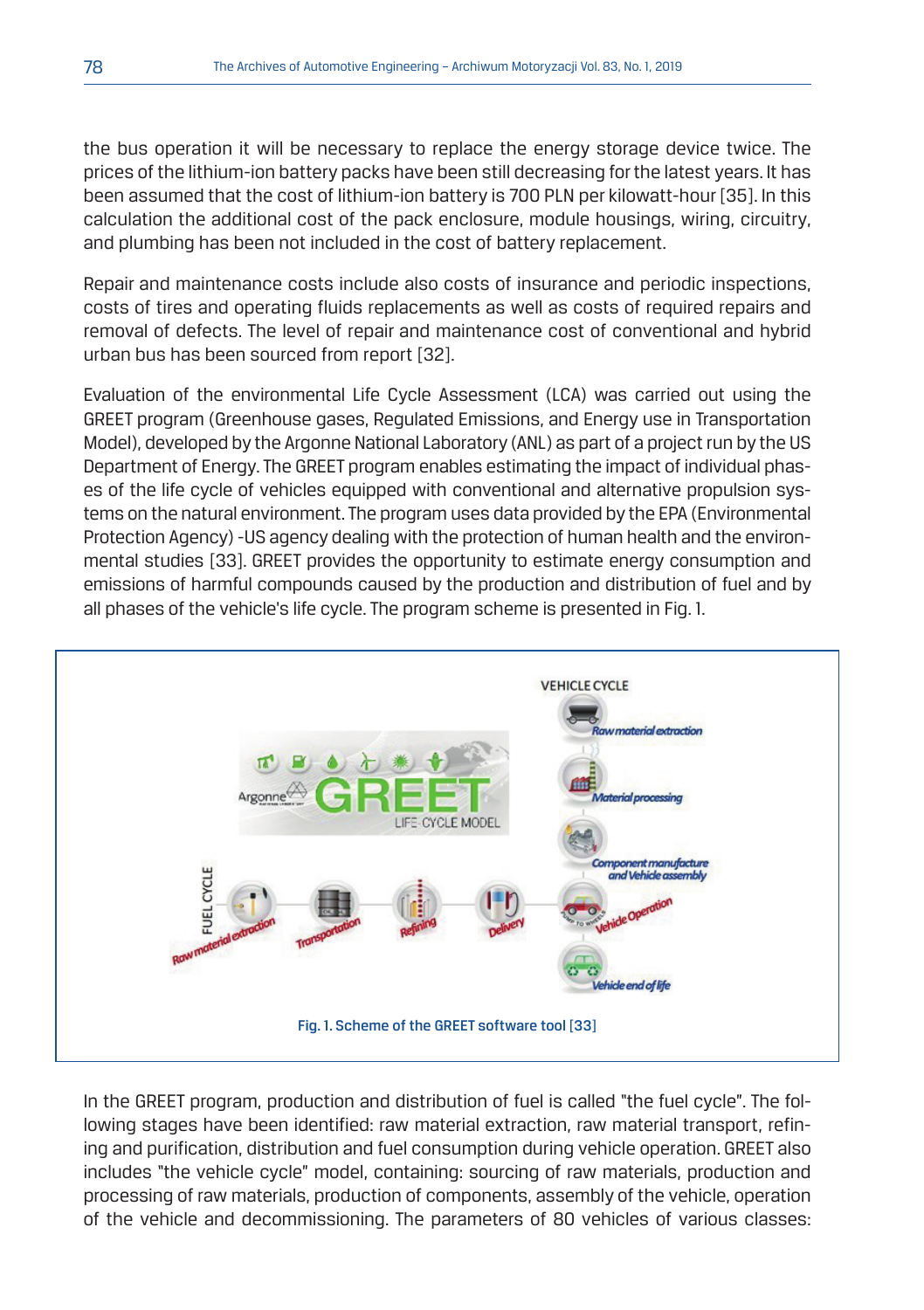passenger cars, light heavy goods vehicles (LDV) and heavy goods vehicles (HDV) have been defined in GREET's database. The following drive system options are available [36]:

- conventional with a spark-ignition engine,
- conventional with self-ignition engine,
- hybrid with a spark-ignition engine,
- hybrid with self-ignition engine,
- plug-in hybrid with spark-ignition engine,
- plug-in hybrid with self-ignition engine,
- full electric vehicle,
- fuel cells vehicle.

There are approximately 100 fuel options available in the program, including petroleumderived fuels, gaseous fuels, biofuels, hydrogen and electricity generated from various energy sources and raw materials [36].

Thanks to the interactive interface and graphical tools the simulation can be carried out easily. The dialog box consists of two areas. On the left there are types of car fuel available to be chosen. Clicking on the selected option enables choice of the vehicles available on the screen to be displayed. On the right side of the dialog box the energy output and emission level of harmful compounds for the particular stages of the life cycle of the selected vehicle is displayed. The user can modify the vehicle parameters and develop its own one. The period of analysis, the annual millage, the driving condition, and the vehicle load must be entered before starting calculations [33]. The results of the calculations are:

- the amount of energy coming from the combustion of the fossil fuels (oil, gasoline, gas, coal) or from renewable sources (biomass, wind, solar rays, water);
- the level of greenhouse gas emissions (CO<sub>2</sub>, CH<sub>4</sub>, N<sub>2</sub>O) of harmful compounds contained in the exhaust gases (CO, NO<sub>x</sub>, PM<sub>x</sub>, SO<sub>x</sub>, aliphatic and aromatic hydrocarbons);
- water creation.

The life cycle of the buses selected for investigations was divided into the following phases: fuel production (petroleum extraction and refining, production of fuel, distribution and storage), the production of the vehicle (production of parts and components and vehicle assembly) and the vehicle operation and use.

## **3. Results of the analysis**

Levels of emissions of carbon dioxide (CO<sub>2</sub>), nitrogen oxides (NO<sub>x</sub>), sulphur oxides (SO<sub>x</sub>), particulate matter (PM<sub>x</sub>) and volatile organic compounds (VOC) per one kilometre of total mileage were analysed for the environmental life cycle assessment of city buses. The GREET program does not specify the emission values for the parallel and series hybrid configurations, therefore the emission level was generally presented for the hybrid drives. Fig. 2 shows the emission level of the above mentioned compounds for the life cycle of buses with conventional and hybrid drives.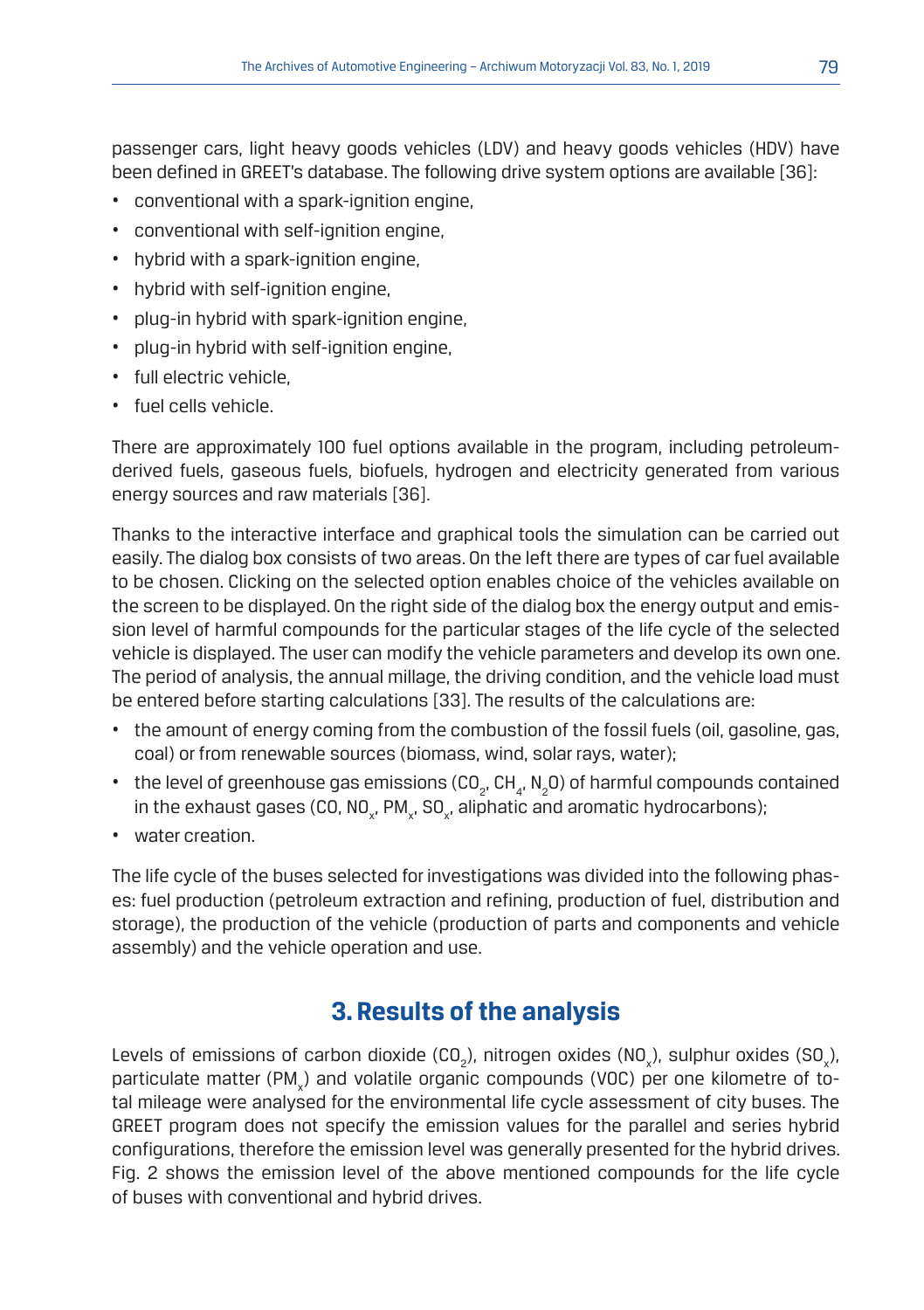

The hybrid bus can be characterized by a 37% lower level of carbon dioxide emissions than a bus with the conventional drive. The highest share in the CO $_{\tiny 2}$  emission value falls on the phase of the vehicle operation and use. This share amounts to 79% for a conventional bus, and 77% for a hybrid one.

The nitrogen oxides (NO $_{\mathrm{\chi}}$ ) and sulphur oxides (SO $_{\mathrm{\chi}}$ ) emission levels for the life cycles of the analysed vehicles were presented on the Fig. 3.



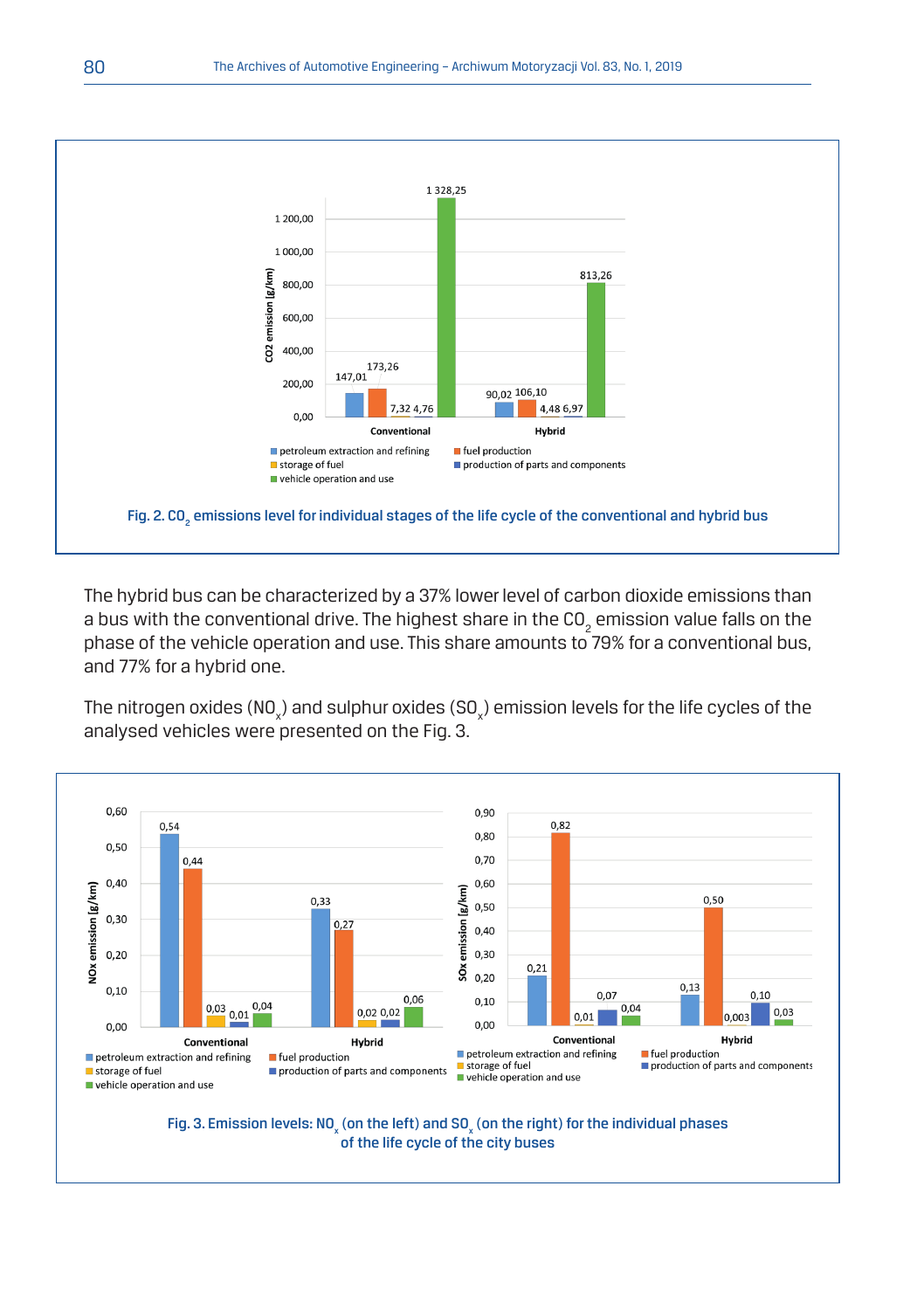The hybrid bus exhibits 33% lower NO $_{\rm x}$  emission compared to a conventional drive vehicle. The largest share in the emission of nitrogen oxides falls to the phases of production, distribution and storage of fuel. The share of this phase in the NO $_{\sf x}$  emission for a conventional-powered bus is 62.5%, and for hybrids - 57.2%. The hybrid-powered bus produces a 34% lower emission of sulphur oxides compared to the conventional-powered bus (Fig. 3). The highest share in the value of emissions of sulphur oxides in the life cycle of the analysed vehicles falls on the phase of fuel production.

For a conventional-powered bus it is 71.3%, and for hybrids – 65.8%. The analysed vehicles exhibit a similar level of SO<sub>x</sub> emissions in the operation phase. The share of this stage is 3.3% for hybrid buses and 3.6% for conventional buses. The level of particulate matter (PM $_{\mathrm{\star}}$ ) emission and volatile organic compounds (VOC) for the life cycles of the analysed vehicles was shown on Fig. 4.



The particulate matter emission level for a hybrid bus is 17% lower compared to a conventional drive vehicle. The highest share in the emission of particulates for the life cycles of the analysed vehicles falls on the phases related to the production, distribution and storage of fuel. It is 59% for a Diesel-powered bus and 43% for the hybrid one. The life cycle emission level during the operation phase for a vehicle with a hybrid drive is 14.5%, while for a vehicle with a classical drive is 17.3%.

Volatile organic compounds are aliphatic hydrocarbons (decane, octane, hexane), aromatic hydrocarbons (toluene, xylene, benzene), benzene alkyl derivatives, aldehydes, ketones, amines, alcohols, esters, terpenes and others. The highest share in the value of VOC emissions for the life cycles of the analysed vehicles is in the period of operation. For a bus with conventional drive this share is 55%, and for hybrids – 50%.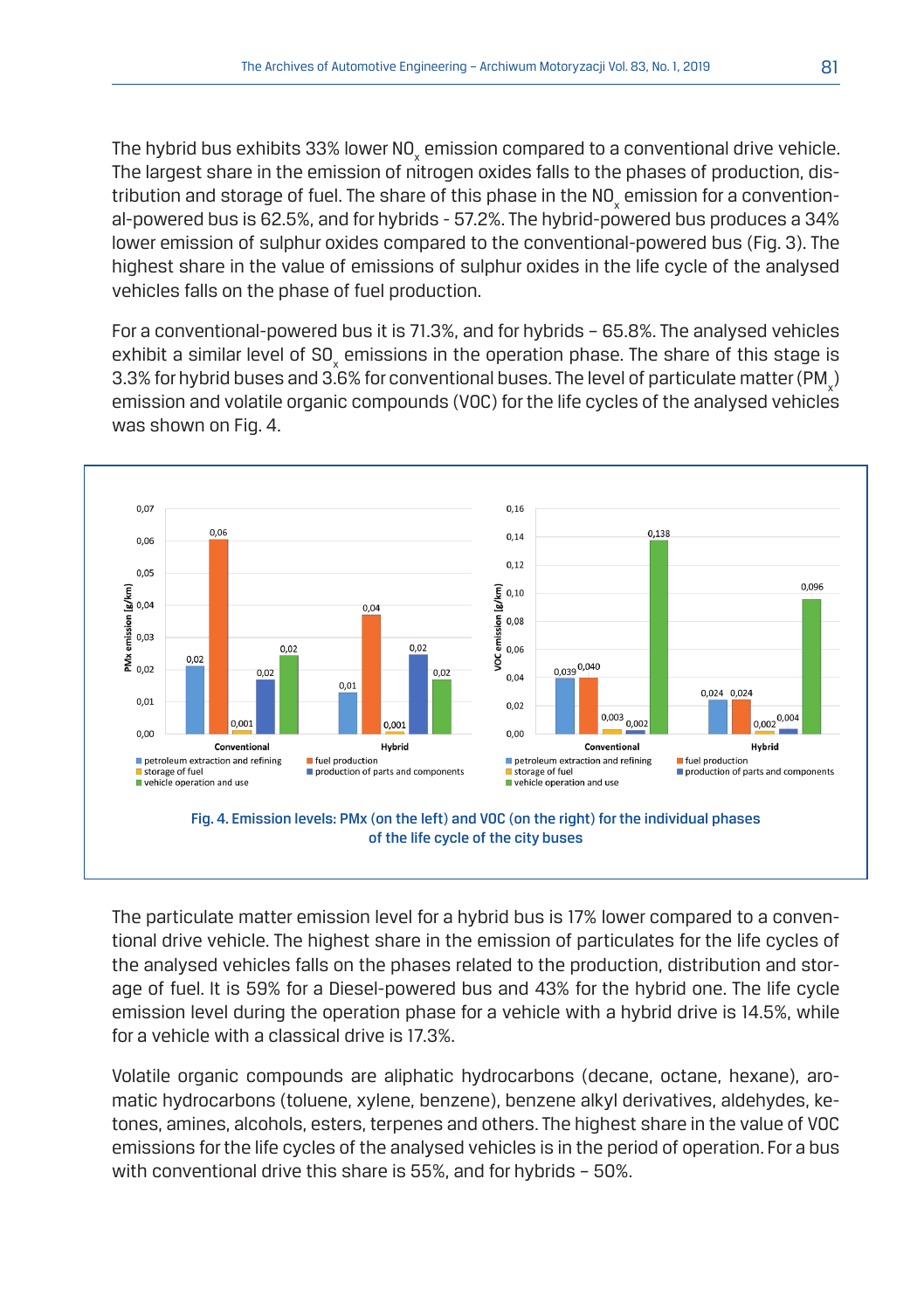Emission values of harmful compounds were presented in the form of costs calculated in accordance to the rates estimated in the Directive of the European Parliament and European Council on the promotion of clean and energy-efficient road transport vehicles [26]. The lifecycle cost includes the cost of purchase, costs of fuel consumption, repairs and maintenance, in the case of hybrid buses it is also a cost of battery replacement and costs of emissions. The GREET program does not determine the emission level in distinction to the configurations of the hybrid propulsion system, therefore, the same emission levels of the considered substances harmful to the parallel and serial hybrid were assumed. Fig. 5 presents the life cycle cost for buses with conventional and hybrid parallel (PHEV) and series (SHEV) drives.



Hybrid buses can be characterized by a lower life cycle cost than conventional drive vehicles. The lowest life cycle cost is for a hybrid series bus. The LCC of the series hybrid is 14% lower than the LCC of the bus with the conventional drive. The hybrid parallel-powered vehicle has a 12% lower life cycle cost compared to a "classic" diesel-powered engine bus. Fig. 6 presents the shares of individual categories of costs in LCC.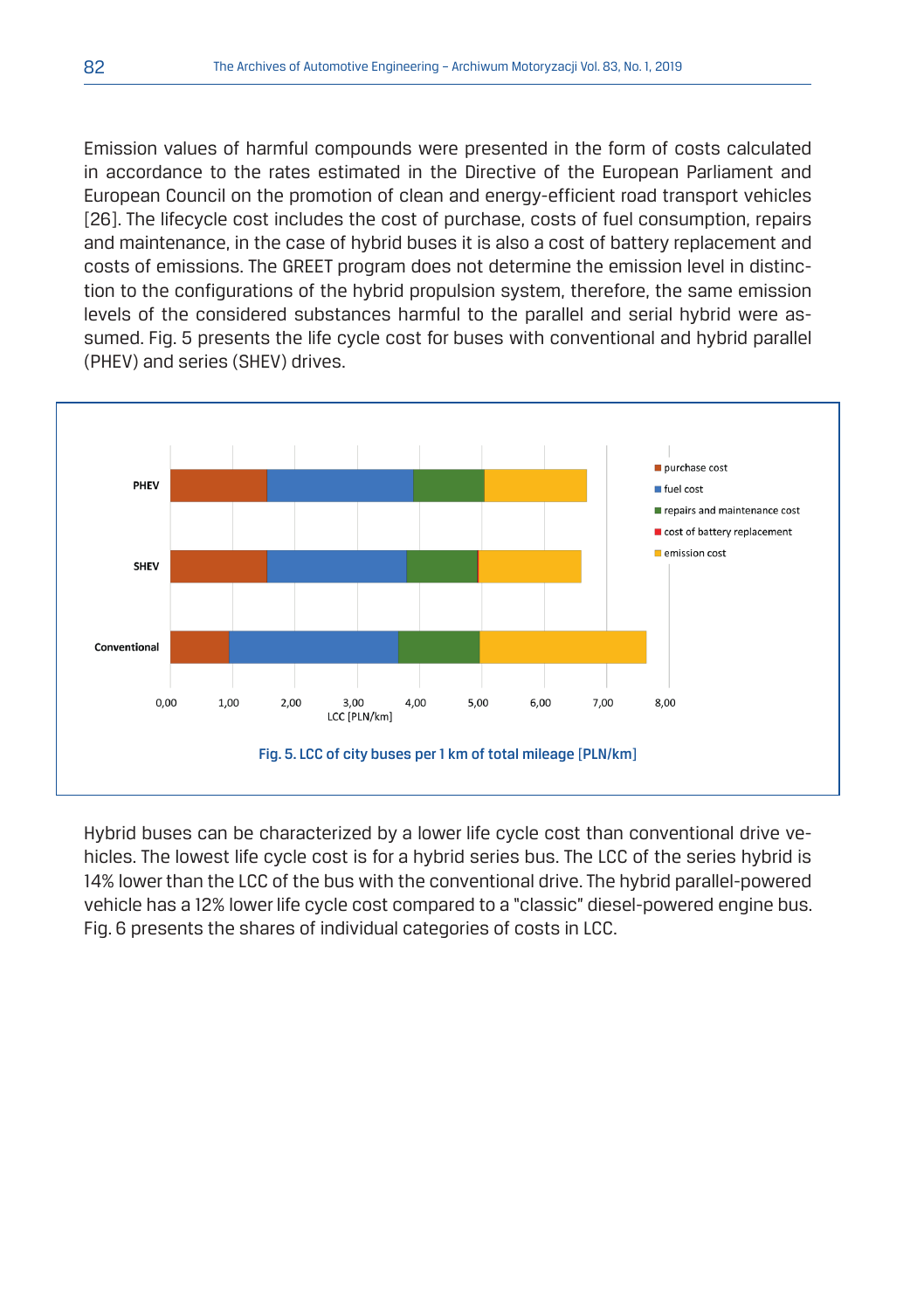

The highest share of the life cycle costs is the cost of fuel consumption. For the conventional vehicle LCC, the share of this category of costs is 35.5%, for the series hybrid it is 33.8%, and in the case of the parallel hybrid – 35%. Purchase costs are the large part of the LCC, especially for hybrid buses. They constitute over 23% of the LCC. The costs of repairs and maintenance in the LCC of the analysed vehicles are 17%. Conventional buses have the highest share of the emission costs. They amount up to 35% of the life cycle cost. In the case of a series hybrid this share is 24.4%, and for a parallel hybrid – 25%.

### **4. Recapitulation and conclusions**

The LCC value reflects the costs associated with the purchase of a vehicle, its operation and use and costs associated with the emission of harmful substances during its production and use. Evaluation of the life cycle cost of buses with different types of drives can be the basis for their assessment and can play an important role in the case of making decisions on replacement of the vehicle fleet and purchase of new buses.

The following conclusions can be drawn from the analysis:

• buses with hybrid drive have a lower life cycle cost than the buses with a conventional drive;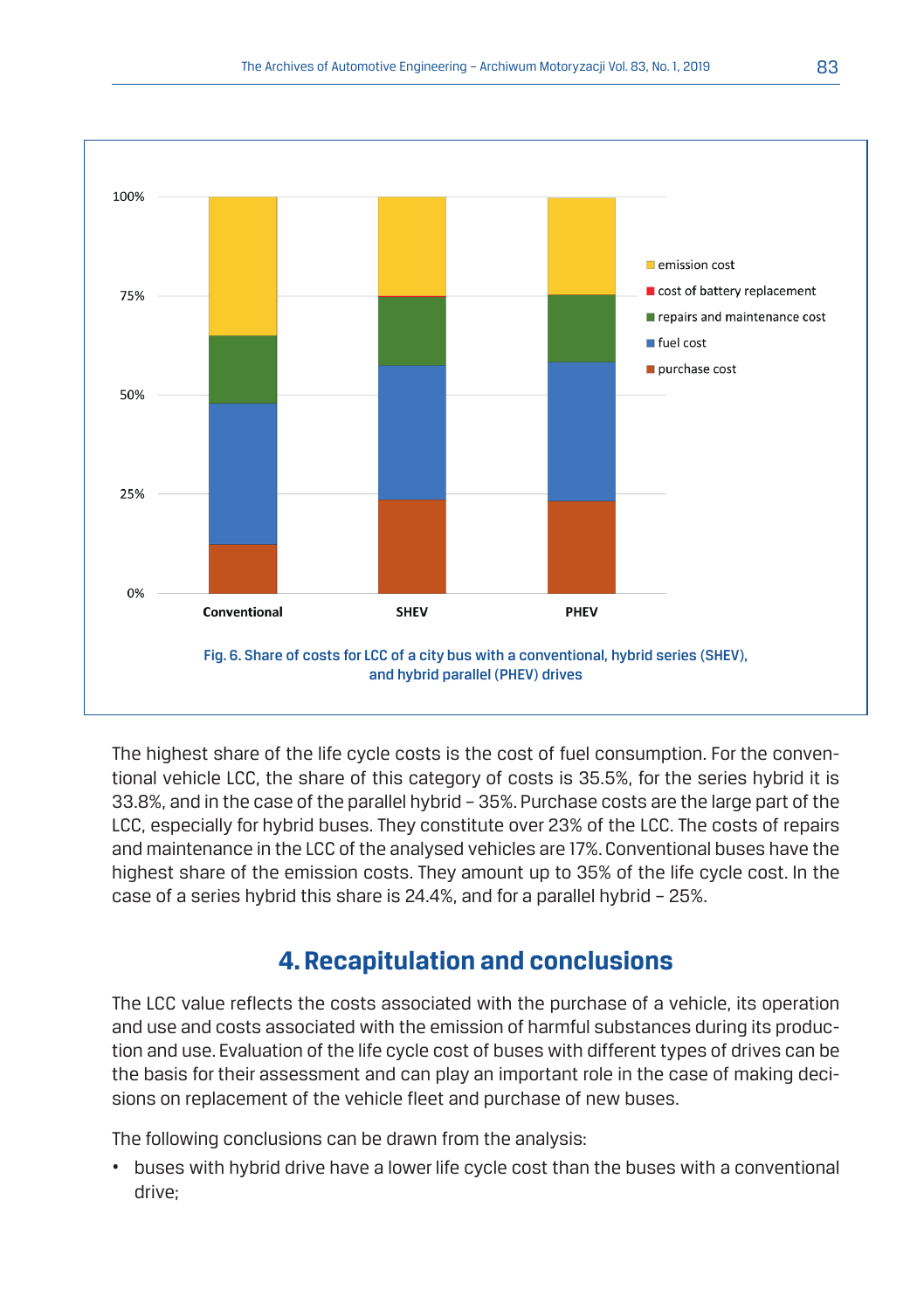- the lowest LCC value was obtained for a hybrid series vehicle;
- the highest share in LCC of the analysed city buses is the cost of fuel;
- hybrid buses can be characterized by about 40% lower costs of emissions compared with conventional buses;
- the purchase cost of hybrids is around 24% LCC, while the cost of purchasing conventional buses is around 12.4% LCC.

The results presented in that study can be compared with studies presented in section 1. Several of them have echoed that hybrid buses can be an economically competitive to conventional buses. The life cycle cost estimated in paper [1] assumed lower LCC values for conventional urban bus. Similarly, the results provided in research [23] shown that replacing the conventional bus by a hybrid bus may bring a 12-year lifecycle cost savings of 8 550\$. The presented analysis has not included the emission cost. In study [6] it has been shown that the hybrid bus significantly reduces the environmental impacts and has lower life cycle cost than conventional bus.

As observed in literature review the some analysis bring a quite opposite results. In paper [16] the life cycle cost was estimated based on simulation of fuel consumption and emission under different drive cycles. The analysis shows the LCC of hybrid bus is slightly higher than conventional bus. Paper [19] provides life cycle cost estimated for 4 bus types based on data gathered by the National Renewable Energy Laboratory concerning urban buses evaluation and demonstration studies conducted over the period 2003–2009. According to the authors the hybrid buses have lower emissions cost than conventional buses, but these emissions savings come at an increase in costs, especially purchase costs. The results presented in study [18] points the higher life cycle cost for hybrid bus. However, the operation costs of parallel hybrid bus and series hybrid bus assumed lower by an average of 8-15% than conventional bus. The analysis conducted in study [28] shows the conventional bus had lower the life cycle cost than hybrid bus. However, when the external funding pays for 80% of bus purchase costs the hybrid became more cost-effective than conventional bus.

The life cycle cost analysis presented in these paper and the results derived in many studies indicate the hybrid buses have a lower emission of harmful substances and greenhouse gases emission than a conventional bus. From economic point of view, the purchase price of hybrids and others alternative powered/ fuelled vehicles is significantly higher than the classic diesel buses. That is serious barrier which discourages from purchase. The solution can be the government subsidies and external funding for low emission vehicles.

#### **5. References**

- [1] Ally J., Pryor T. Life cycle costing of diesel, natural gas, hybrid and hydrogen fuel cell bus systems: An Australian case study, Energy Policy 94, 2016, pp. 285–294, DOI: 10.1016/j.enpol.2016.03.039.
- [2] Ally J., Pryor T. Life-cycle assessment of diesel, natural gas and hydrogen fuel cell bus transportation systems, Journal of Power Sources 170, 2007, pp. 401–411, DOI: doi.org/10.1016/j.jpowsour.2007.04.036.
- [3] Bicer Y., Dincer I. Life cycle environmental impact assessment and comparison of alternative fuel for clean vehicles, Resources, Conservation and Recycling Vol. 132, 2018, pp. 141-157, DOI: doi.org/10.1016/j. resconrec.2018.01.036.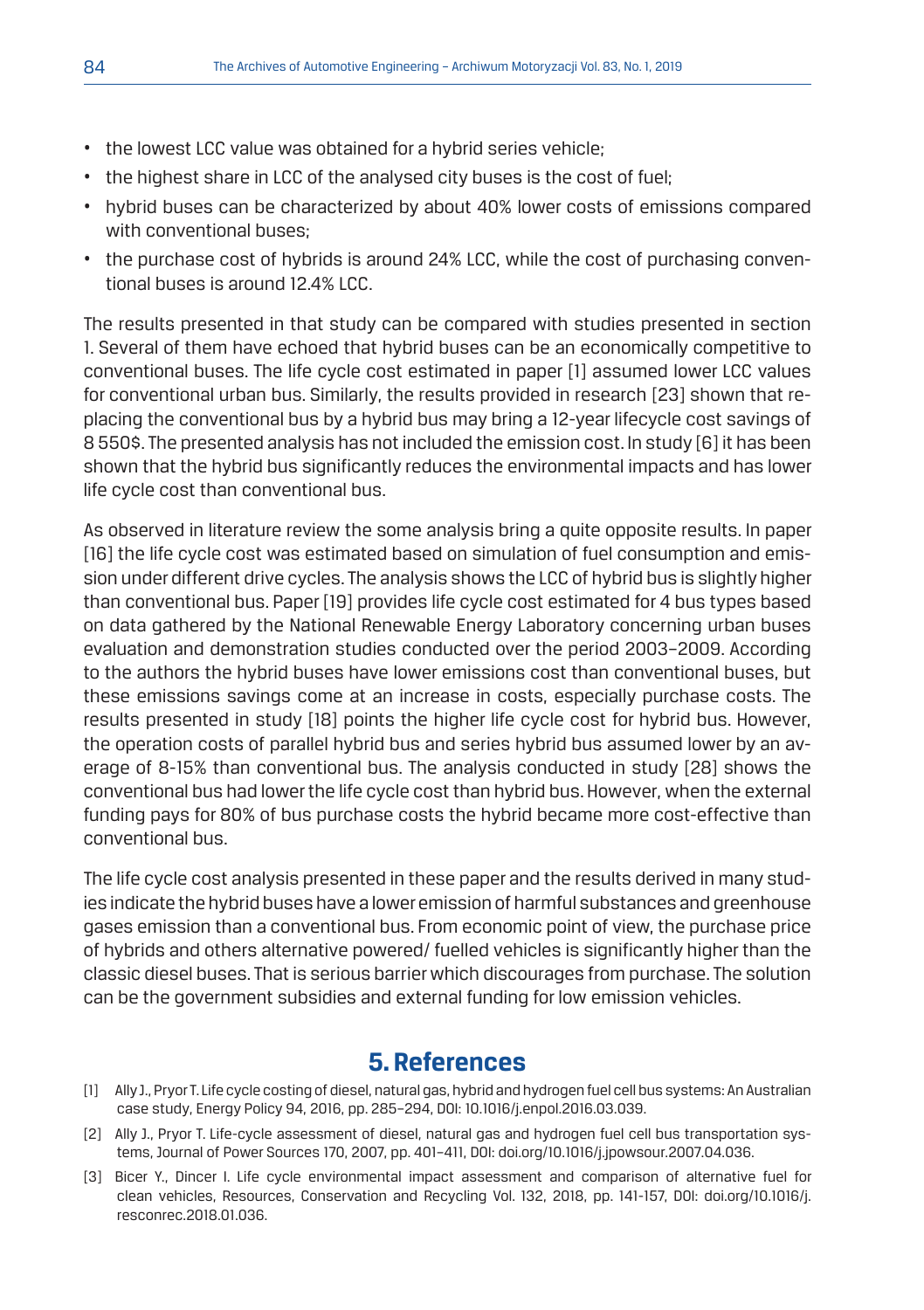- [4] Cockroft, C.J., Owen, A.D. The economics of hydrogen fuel cell buses, Economic Record Vol. 83, Is. 263, 2007, s. 359-370, DOI: doi.org/10.1111/j.1475-4932.2007.00426.x.
- [5] Emery I., Mbonimpa E.,Thal A.E. Jr. Climate-based policies may increase life-cycle social costs of vehicle fleet operation, Energy Policy 101, 2017, pp. 1–9, DOI: doi.org/10.1016/j.enpol.2016.11.018.
- [6] Ercan T., Zhao Y., Tatari O., Pazour J.A. Optimization of transit bus fleet's life cycle assessment impacts with alternative fuel options, Energy Vol. 93, Part 1, 2015, pp. 323-334, DOI: doi.org/10.1016/j.energy.2015.09.018.
- [7] Ercan T., Tatari O. A hybrid life cycle assessment of public transportation buses with alternative fuel options, The International Journal of Life Cycle Assessment 20, 2015, pp. 1213–1231, DOI: 10.1007/s11367-015-0927-2.
- [8] Finkbeiner M. Special Types of Life Cycle Assessment, Springer, 2016, ISBN 978-94-017-7610-3.
- [9] Harris A., Soban D., Smyth B.M.: Best R. Assessing life cycle impacts and the risk and uncertainty of alternative bus technologies, Renewable and Sustainable Energy Reviews Vol. 97, 2018, pp. 569-579, DOI: doi. org/10.1016/j.rser.2018.08.045.
- [10] He Y., Zhang Q., Pang X. The development pattern design of Chinese electric vehicles based on the analysis of the critical price of the life cycle cost, Energy Policy Vol. 109, 2017, pp. 382-388, DOI: doi.org/10.1016/j. enpol.2017.07.015.
- [11] Hu J., Morais H., Sousa T., Lind M. Electric vehicle fleet management in smart grids: A review of services, optimization and control aspects, Renewable and Sustainable Energy Reviews Vol. 56, 2016, pp. 1207-1226, DOI: doi.org/10.1016/j.rser.2015.12.014.
- [12] Jwa K., Lim O. Comparative life cycle assessment lithium-ion battery electric bus and Diesel bus from well-towheel, Energy Procedia Vol. 145, 2018, pp. 223-227, DOI: doi.org/10.1016/j.egypro.2018.04.039.
- [13] Klocke F., Kampker A., Döbbeler B., Maue A., Schmieder M. Simplified Life Cycle Assessment of a Hybrid Car Body Part, Procedia CIRP Vol. 15, 2014, pp. 484-489, DOI: doi.org/10.1016/j.procir.2014.06.056.
- [14] Kliucininkas L., MatuleviciusJ., Martuzevicius D. The life cycle assessment of alternative chains for urban buses and trolleybuses, Journal of Environmental Management Vol. 99, 2012, pp. 98-103, DOI: doi.org/10.1016/j. jenvman.2012.01.012.
- [15] Kommalapati, R., Sheikh, S., Du, H.B. Huque, Z. Life-Cycle Analysis of Bio-Ethanol Fuel Emissions of Transportation Vehicles in Greater Houston Area, Journal of Environmental Protection 7, 2016, pp. 793-804, DOI: dx.doi.org/10.4236/jep.2016.76072.
- [16] Lajunen A. Energy consumption and cost-benefit analysis of hybrid and electric city buses, Transportation Research Part C: Emerging Technologies Vol. 38, 2014, pp. 1-15, DOI: doi.org/10.1016/j.trc.2013.10.008.
- [17] Lownes N., Cohen J., Pines D., Islam A., Larsen D. Sustainability Strategies to Minimize the Carbon Footprint for Connecticut Bus Operations, Connecticut Academy of Science & Engineering, 2018.
- [18] Mahmoud M., Garnett R., Ferguson M., Kanaroglou P. Electric Buses: A Review of Alternative Powertrains, Renewable and Sustainable Energy Reviews, 2016, pp. 1-19, DOI: 10.1016/j.rser.2016.05.019
- [19] McKenzie E.C., Durango-Cohena P.L. Environmental life-cycle assessment of transit buses with alternative fuel technology, Transportation Research Part D: Transport and Environment Vol. 17, Is. 1, 2012, pp. 39-47, DOI: doi.org/10.1016/j.trpro.2017.05.056.
- [20] Miah J.H., Koh S.C.L., Stone D. A hybridised framework combining integrated methods for environmental Life Cycle Assessment and Life Cycle Costing, Journal of Cleaner Production Vol. 168, 2017, pp. 846-866, DOI: doi. org/10.1016/j.jclepro.2017.08.187.
- [21] Pawełczyk M., Szumska E. Evaluation of the efficiency of hybrid drive applications in urban transport system on the example of a medium size city, MATEC Web of Conferences Vol. 180, 2018, pp. 1-7, DOI: doi.org/10.1051/ matecconf/201818003004.
- [22] Ribau J.P., Silva C.M. Sousa J.M.C. Efficiency, cost and life cycle CO2 optimization of fuel cell hybrid and plug in hybrid urban buses, Applied Energy Vol. 129, 2014, pp. 320-335, DOI: doi.org/10.1016/j.apenergy.2014.05.015.
- [23] Richardson, S.: Hybrid-Diesel vs. CNG (an updated comparison of transit fleet alternatives). Dallas/Ft. Worth: Public Solutions Group, Ltd, 2013.
- [24] Rose L., Hussain M., Ahmeda S., Malek K., Costanzo R., Kjeang R. A comparative life cycle assessment of diesel and compressed natural gas powered refuse collection vehicles in a Canadian city, Energy Policy, 52, 2013, pp. 453–461, DOI: dx.doi.org/10.1016/j.enpol.2012.09.064.